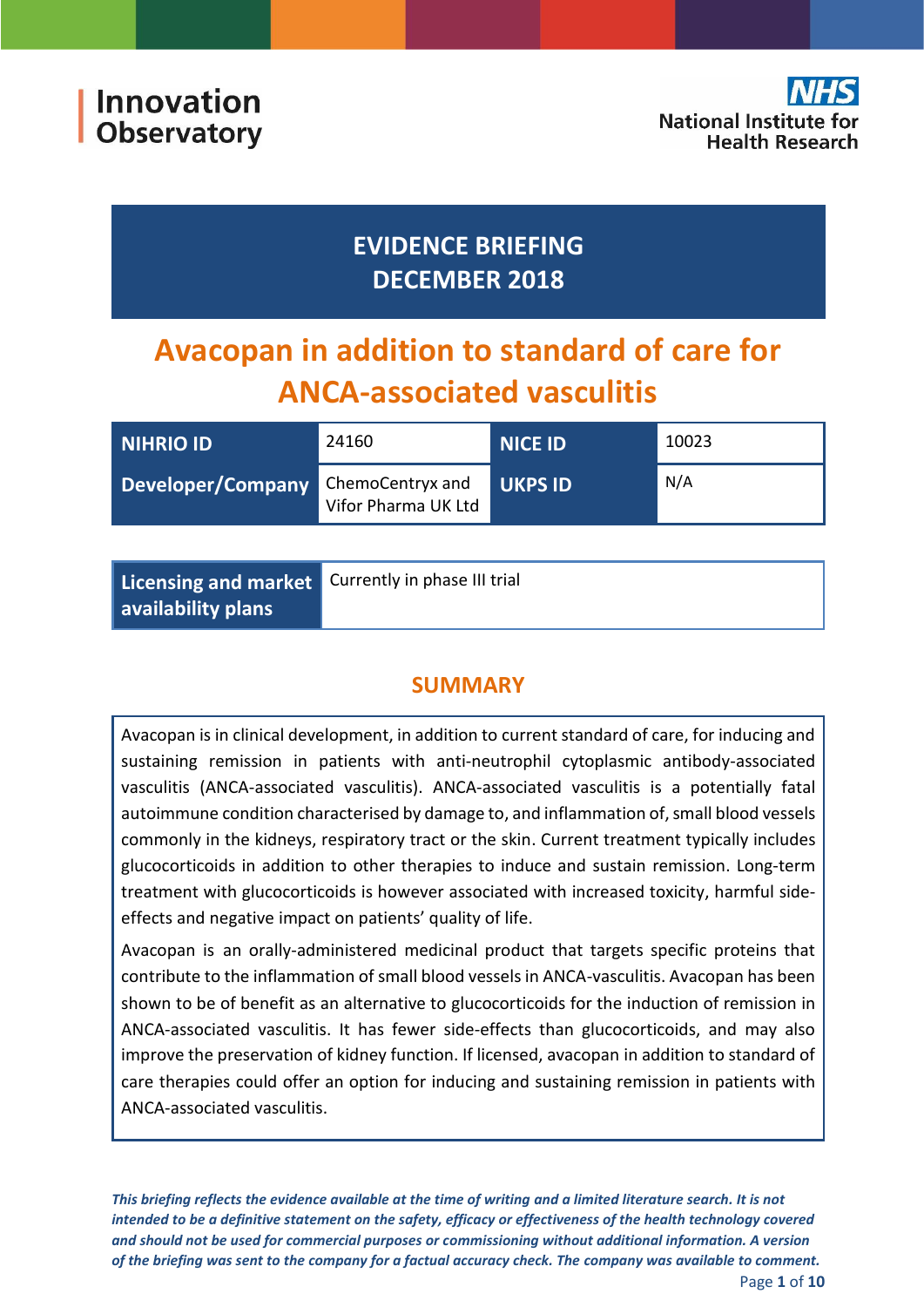## **PROPOSED INDICATION**

For inducing and sustaining remission in patients with anti-neutrophil cytoplasmic antibodyassociated vasculitis (ANCA-associated vasculitis) including Granulomatosis with polyangiitis (GPA) and Microscopic polyangiitis (MPA).<sup>1,2</sup>

## <span id="page-1-4"></span><span id="page-1-3"></span><span id="page-1-1"></span><span id="page-1-0"></span>**TECHNOLOGY**

#### **DESCRIPTION**

Avacopan is an orally-administered complement inhibitor, specifically targeting the C5a receptor 1 (C5aR1), which binds the complement fragment C5a.<sup>3</sup> C5a is one of a group of proteins in the blood (the 'complement system') that form part of the immune system. When C5a attaches to C5aR it attracts and activates certain immune cells called neutrophils, which are thought to contribute to the inflammation of small blood vessels in ANCA-vasculitis.<sup>4</sup>

Avacopan (CCX168) is in clinical development, in addition to current standard of care, for inducing and sustaining remission for patients with ANCA-associated vasculitis (GPA and MPA). In the phase III trial (ADVOCATE; NCT02994927), avacopan is administered orally at 30mg twice daily in combination with rituximab intravenous (IV) infusion for 4 weeks or cyclophosphamide (IV or oral) for 12 weeks. The trial duration is up to one year.<sup>[1,](#page-1-0)[2](#page-1-1)</sup> The trial focuses on the induction of remission up to 6 months and then sustaining of remission until 12 months.<sup>a</sup>

#### **INNOVATION AND/OR ADVANTAGES**

<span id="page-1-5"></span><span id="page-1-2"></span>Glucocorticoids (usually 15mg prednisolone) in combination with other standard of care therapies are the recommended treatment to induce and maintain remission in patients with ANCA-associated vasculitis. Maintenance therapy should continue for at least 24 months following successful disease remission, although patients in continual remission for at least one year should be considered for tapering of glucocorticoid treatment.<sup>5</sup> However, higher cumulative glucocorticoid doses are associated with i[n](#page-1-2)creased toxicity and damage accumulation<sup>5</sup>, increased risk of infection, metabolic syndrome, bone loss, and an overall negative impact on health-related quality of life[.](#page-1-0)<sup>1</sup>

<span id="page-1-6"></span>Avacopan has been shown to be non-inferior to high dose glucocorticoids in remission induction in ANCA-associated vasculitis.<sup>b</sup> It is thought that avacopan may be an alternative to the use of oral glucocorticoids, with a lower incidence of adverse effects which are common in patients receiving the high doses used for long periods in this condition, and may have additional benefits including improved preservation of renal function. 6

#### **DEVELOPMENT STATUS AND/OR REGULATORY DESIGNATIONS**

Avacopan does not currently have Marketing Authorisation in the EU/UK for any indication.

Avacopan is at pre-registration in EU for the treatment of patients with ANCA-associated vasculitis.<sup>7</sup>

<span id="page-1-7"></span>Avacopan is also in phase II clinical trials for the treatment of complement 3 glomerulopathy (C3G) and atypical haemolytic uremic syndrome (aHUS).<sup>8</sup>

**.** 

a Information provided by company

**b** Information provided by company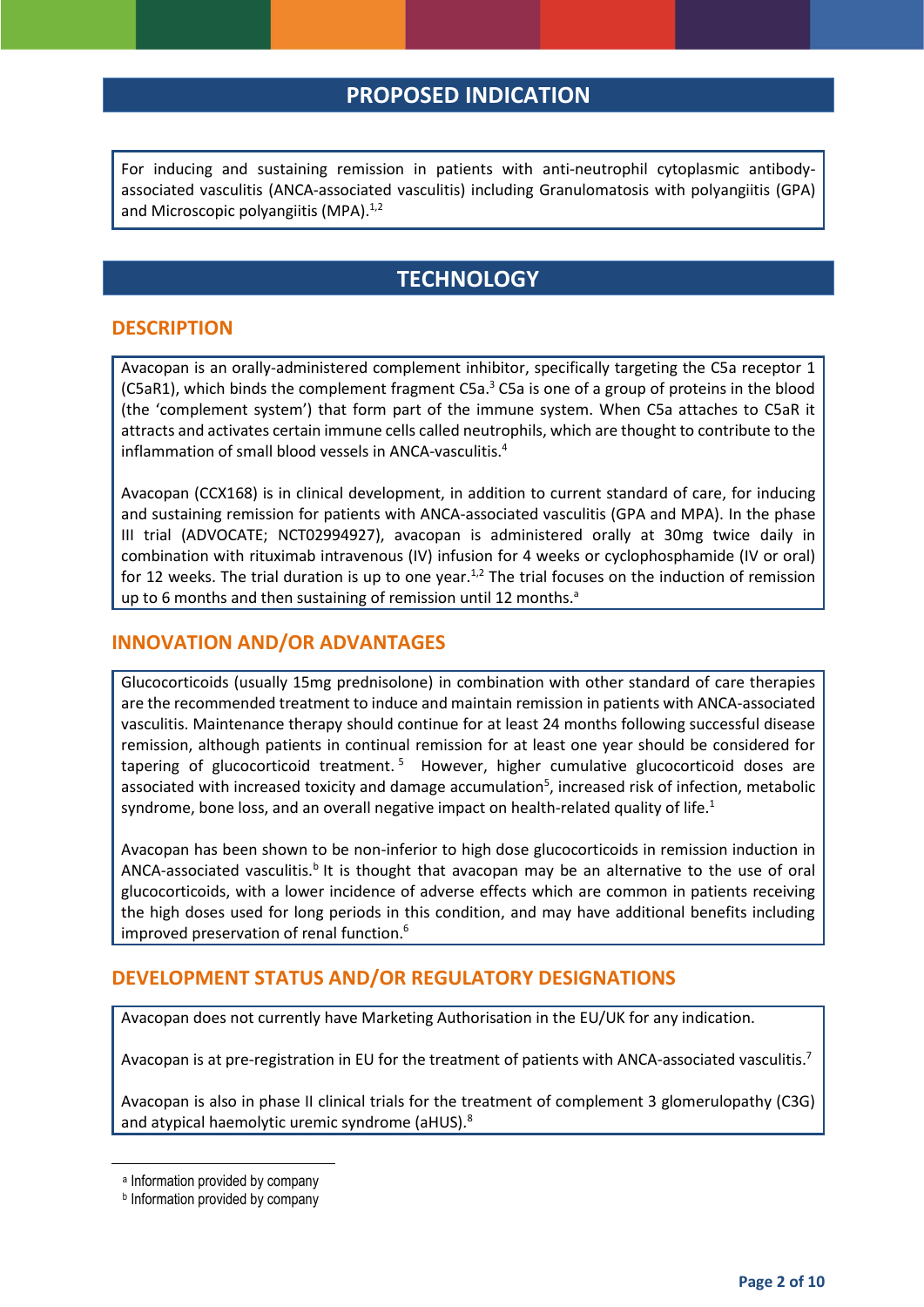Avacopan has received the following regulatory designations/awards:

- Orphan drug in EU in November 2014 for the treatment of microscopic polyangiitis and granulomatosis with polyangiitis $9,4$
- PRIME [s](#page-1-4)tatus by EMA in May 2016 for the treatment of ANCA-associated vasculitis<sup>3</sup>
- Orphan drug in USA in June 2014 for the treatment of ANCA-associated vasculitides, microscopic polyangiitis and Churg-Strauss syndrome<sup>10</sup>

## **PATIENT GROUP**

#### **DISEASE BACKGROUND**

<span id="page-2-1"></span>According to the 2012 International Chapel Hill consensus conference on the nomenclature of vasculitides,<sup>11</sup> ANCA-associated vasculitis is an umbrella term for several systemic diseases with characteristics of small blood vessel inflammation which might target almost every organ with the risk of fatal outcomes.<sup>[12](#page-2-0)</sup> There are three different disease entities: granulomatosis with polyangiitis (GPA; Wegener's granulomatosis), microscopic polyangiitis (MPA) and eosinophilic granulomatosis with polyangiitis (EGPA).<sup>[11](#page-2-1)</sup> ANCA are directed against the granule proteins myeloperoxidase (MPO) or proteinase 3 (PR3), and there is evidence that ANCA are pathogenic and cause effector functions in neutrophils and monocytes, leading to subsequent tissue damage via interaction with endothelial cells.<sup>12</sup> There is evidence that both genetic susceptibility and environmental exposures contribute to the aetiology of ANCA-associated vasculitis, and infections may also be a trigger.<sup>13</sup> The incidence of ANCA-associated vasculitis increases with age, and the peak age of onset is between 60 and 70 years.<sup>14</sup>

<span id="page-2-2"></span><span id="page-2-0"></span>ANCA-associated vasculitis frequently involve multiple organ systems: most commonly the kidneys, ENT/respiratory tract, skin and nervous system are affected.<sup>[14](#page-2-2)</sup> The condition can cause different symptoms depending on what organ or part of the body is involved. For example, when blood vessels in the skin are affected it can cause a rash, or when blood vessels in the kidney are affected it can cause blood and protein to leak into the urine as well as kidney damage. Generalised symptoms include fever or night sweats, body aches, joint and muscle pain, decreased appetite and weight  $loss.<sup>15</sup>$ 

Without treatment ANCA-associated vasculitis is usually fatal, and not everyone responds to treatment. The likelihood of relapse varies according to disease, but is highest in GPA. Each relapse carries a risk that additional critical organ damage will occur, leading to an irreversible deterioration in health. <sup>[14](#page-2-2)</sup> Kidney involvement is very common, occurring more frequently in MPA (90%) and in GPA (70%). Some patients may have normal or only very mild reduction in kidney function, but most patients with renal vasculitis have chronic kidney disease (CKD), which is associated with high blood pressure and risk of cardiovascular disease. Approximately 20% of patients with renal vasculitis develop end stage renal disease within a few years after diagnosis, meaning they need dialysis and perhaps a kidney transplant.<sup>16</sup>

#### **CLINICAL NEED AND BURDEN OF DISEASE**

ANCA-associated vasculitis has an annual incidence of 20 persons per million, and a prevalence of 200 persons per million.<sup>[5](#page-1-2)</sup> Using the latest population estimates for England and Wales (2017) this equates to an annual incidence of 1,175 persons and a prevalence of 11,750 persons.<sup>17</sup>

According to a 2017 study, it is estimated that there are 700 new cases of GPA each year in the UK, of whom 95 will die within 12 months. It is also estimated that there were 8,750 people living with GPA in the UK in 2016.<sup>18</sup> On average, 80% of those treated will be alive at two years, and 20% of these survivors will have significant renal disease. Up to 50% of patients will relapse within 5 years,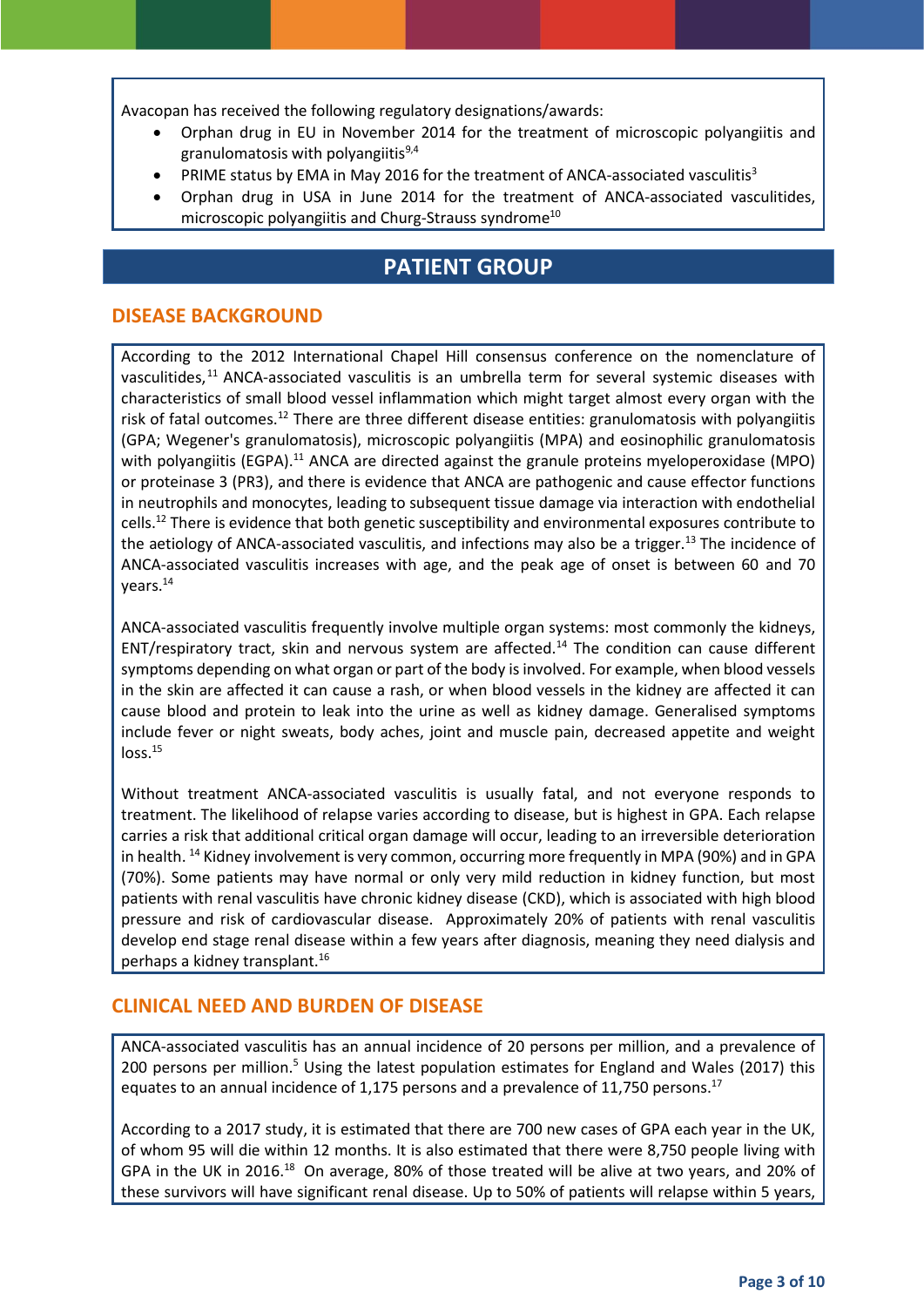even with maintenance immunosuppression. Relapse is often associated with significantly increased NHS costs e.g. hospitalisation, and both the costs (drug and day case activity) and infection risk from steroids and immunosuppression of remission re-induction. Significant costs also accrue at relapse from the accumulation of further organ damage, particularly if this leads to further renal damage and risk of renal replacement therapy. [14](#page-2-2)

The burden of disease relates to both the acute vasculitis phase (when patients have significant morbidity and are usually admitted to hospital), and chronic organ damage due to both vasculitis activity and the impact of treatment in particular glucocorticoids. There is significant long-term damage relating to hearing loss, infection risk, renal disease, osteoporotic fractures and renal failure as well as higher long-term mortality risk.<sup>c</sup> In England in 2017/18 there were 2,901 finished consultant episodes (FCEs) with a primary diagnosis of ICD-10 code M313 (GPA), and 8,038 FCEs with diagnosis in any position, indicating that around 65% of hospital admissions for patients with GPA are to treat conditions other than GPA.<sup>19</sup>

## **PATIENT TREATMENT PATHWAY**

#### **PATIENT PATHWAY**

The management of ANCA-associated vasculitis involves three phases: remission induction, remission maintenance, and treatment of relapse. At regular intervals it is essential to formally assess and define disease activity and damage status using a formal instrument such as the Birmingham Vasculitis Activity Score (BVAS) so that an accurate ascertainment of remission, refractory disease or relapse can be documented in every patient.<sup>[14](#page-2-2)</sup>

#### **CURRENT TREATMENT OPTIONS**

Guidelines from British Society for Rheumatology (BSR) and British Health Professionals in Rheumatology (BHPR) recommend[:](#page-1-5) 5

- All patients with newly-diagnosed ANCA-associated vasculitis should be assessed for treatment with glucocorticoids and cyclophosphamide or rituximab. Glucocorticoids are usually given as daily oral prednisolone. It is recommended that the aim is to rapidly reduce glucocorticoids to 15mg prednisolone at 12 weeks.
- Following successful remission, cyclophosphamide should be withdrawn and substituted with either azathioprine or methotrexate.
- Azathioprine intolerance is relatively common. Methotrexate is renally excreted, therefore it should be used cautiously in those with impaired renal function and the dose adjusted to CKD stage. Mycophenolate mofetil or leflunomide may be used as alternatives for intolerance or lack of efficacy of azathioprine or methotrexate.
- Rituximab may also be used as maintenance therapy, and re-treatment can be decided based on fixed-interval regimens or evidence of relapse. The recommended rituximab regimen uses 1g every 4-6 months for two years.

**.** 

c Information provided by company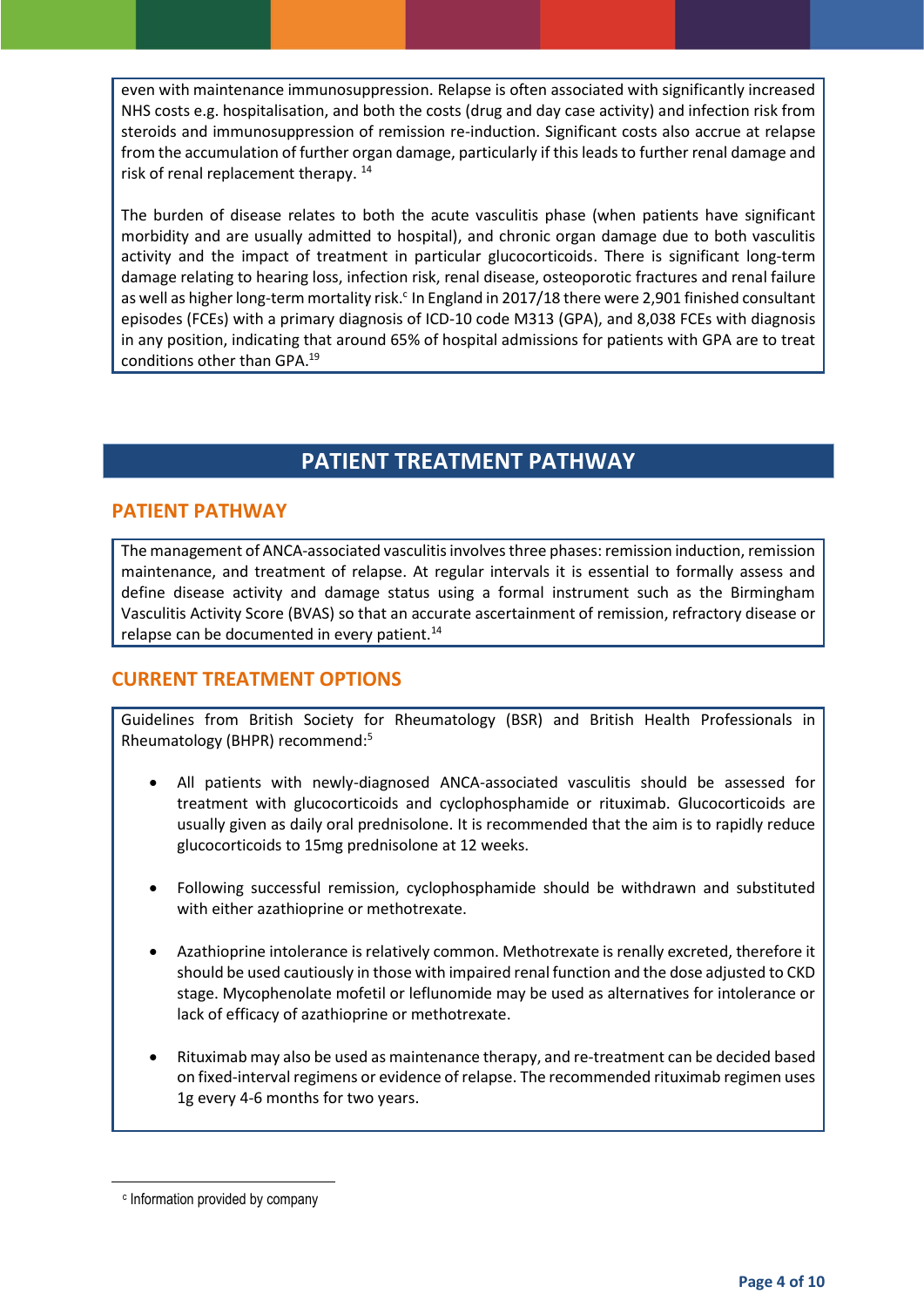- Patients should continue maintenance therapy for at least 24 months following successful disease remission. Patients with GPA or patients who remain PR3-ANCA positive should continue immunosuppression for up to 5 years.
- Patients with good disease control may not need indefinite therapy. Higher cumulative glucocorticoid doses are associated with increased toxicity and damage accumulation.
- Patients in continual remission for at least one year on maintenance therapy should be considered for tapering of glucocorticoid treatment. Following glucocorticoid withdrawal, other immunosuppressive therapy may be withdrawn after 6 months.

#### **PLACE OF TECHNOLOGY**

If licenced, avacopan in addition to standard of care therapies may offer an option for induction remission and sustained remission for patients with ANCA-associated vasculitis (GPA and MPA). It may potentially be used as an alternative to high dose glucocorticoids to induce and sustain remission.

| <b>CLINICAL TRIAL INFORMATION</b>   |                                                                                                                                                                                                                                                                                                                                                                                                                                                                                                                 |
|-------------------------------------|-----------------------------------------------------------------------------------------------------------------------------------------------------------------------------------------------------------------------------------------------------------------------------------------------------------------------------------------------------------------------------------------------------------------------------------------------------------------------------------------------------------------|
| <b>Trial</b>                        | ADVOCATE, NCT02994927, EudraCT-2016-001121-14; avacopan vs prednisone,<br>both in combination with rituximab or cyclophosphamide, followed by<br>azathioprine; phase III                                                                                                                                                                                                                                                                                                                                        |
| <b>Sponsor</b>                      | ChemoCentryx                                                                                                                                                                                                                                                                                                                                                                                                                                                                                                    |
| <b>Status</b>                       | Ongoing                                                                                                                                                                                                                                                                                                                                                                                                                                                                                                         |
| Source of<br><b>Information</b>     | Trial registry <sup>2</sup> , trial website <sup>20</sup> , abstract <sup>1</sup>                                                                                                                                                                                                                                                                                                                                                                                                                               |
| Location                            | EU (incl UK), USA, Canada, Australia, New Zealand and Japan                                                                                                                                                                                                                                                                                                                                                                                                                                                     |
| <b>Design</b>                       | Randomised, active-controlled                                                                                                                                                                                                                                                                                                                                                                                                                                                                                   |
| <b>Participants</b>                 | n=300; age 18 yrs and older (but age 12-17 yrs may be enrolled where<br>approved by regulatory agencies); clinical diagnosis of granulomatosis with<br>polyangiitis (Wegener's) or microscopic polyangiitis; newly diagnosed or<br>relapsed ANCA-associated vasculitis where treatment with cyclophosphamide<br>or rituximab is needed; positive test for anti-PR3 or anti-MPO; at least 1 major<br>item, or at least 3 non-major items, or at least the 2 renal items of proteinuria<br>and haematuria on BVAS |
| <b>Schedule</b>                     | Randomised to avacopan 30mg twice daily orally administered; or prednisone<br>60mg/day tapered to 0mg over 21 wks orally administered; both in<br>combination with rituximab IV for 4 wks or cyclophosphamide (IV or oral) for<br>12 wks, followed by azathioprine orally administered.                                                                                                                                                                                                                         |
| Follow-up                           | Active treatment for 12 mths and follow-up period 2 mths                                                                                                                                                                                                                                                                                                                                                                                                                                                        |
| Primary<br><b>Outcomes</b>          | Proportion of pts achieving disease remission assessed by Birmingham<br>Vasculitis Activity Score (BVAS) at wk 26<br>Proportion of pts achieving sustained disease remission assessed by<br>$\bullet$<br>BVAS at wk 52                                                                                                                                                                                                                                                                                          |
| <b>Secondary</b><br><b>Outcomes</b> | Pt incidence of treatment-emergency serious adverse events, adverse<br>$\bullet$<br>events, and withdrawals due to adverse events [Time frame: 60 wks]<br>Glucocorticoid-induced toxicity as measured by the Glucocorticoid<br>$\bullet$<br>Toxicity Index [Time frame: 26 wks]<br>Response rapidity: remission assessed by BVAS at wk 4                                                                                                                                                                        |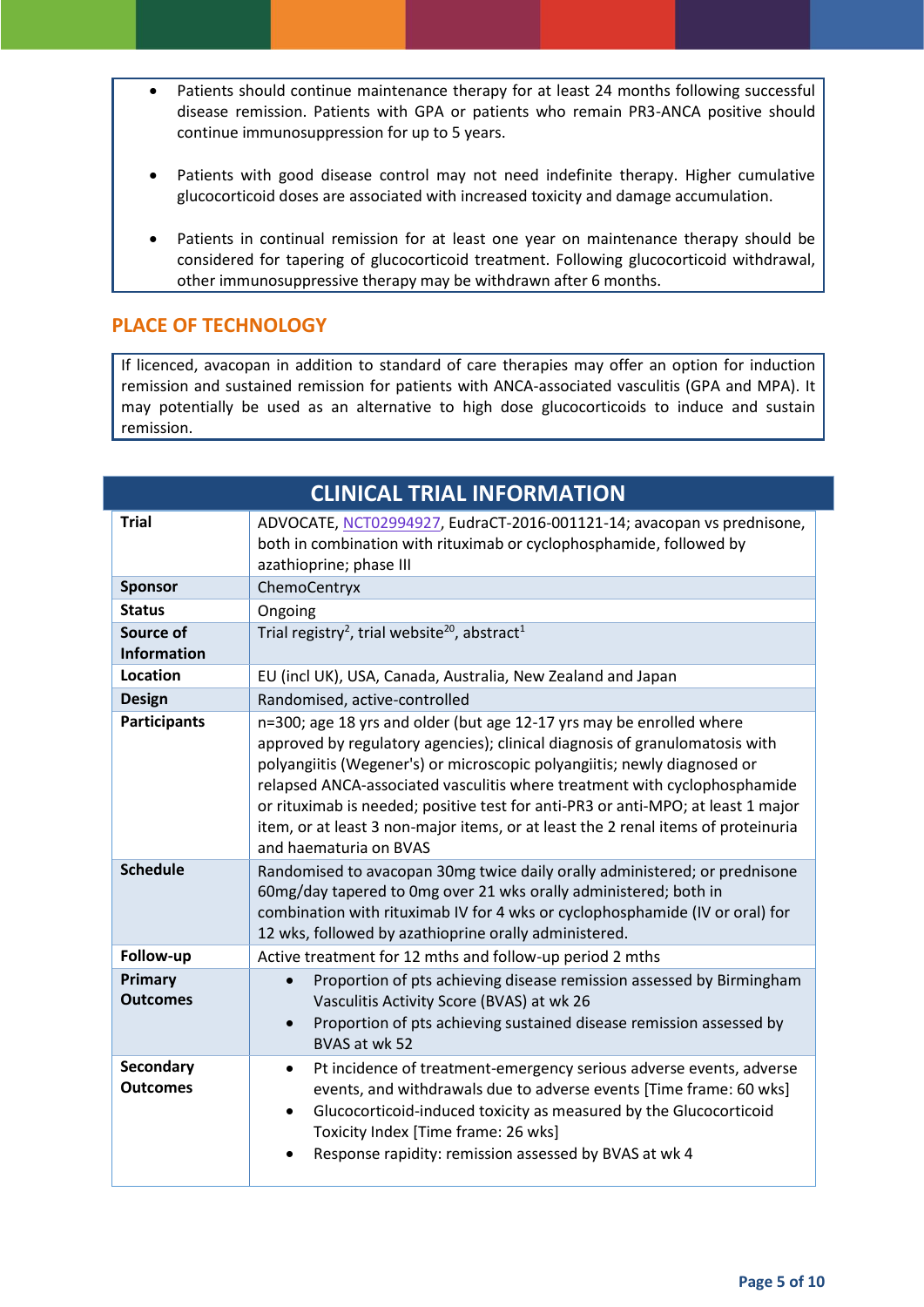|                                   | Time frame 52 wks:<br>Change in health-related quality of life based on SF-36v2 component<br>and domain scores and EuroQOL-5D-5L visual analogue scale and index<br>Change from baseline in estimated glomerular filtration rate (eGFR)<br>Change from baseline in urinary albumin: creatinine ratio (UACR)<br>Change from baseline in urinary monocyte chemoattractant protein-1<br>(MCP-1):creatinine ratio<br>Change from baseline in Vasculitis Damage Index (VDI) |
|-----------------------------------|------------------------------------------------------------------------------------------------------------------------------------------------------------------------------------------------------------------------------------------------------------------------------------------------------------------------------------------------------------------------------------------------------------------------------------------------------------------------|
| <b>Key Results</b>                |                                                                                                                                                                                                                                                                                                                                                                                                                                                                        |
| <b>Adverse effects</b><br>(AEs)   |                                                                                                                                                                                                                                                                                                                                                                                                                                                                        |
| <b>Expected</b><br>reporting date | Primary completion date reported as June 2019                                                                                                                                                                                                                                                                                                                                                                                                                          |

<span id="page-5-0"></span>

| <b>Trial</b>        | CLEAR, NCT01363388, EudraCT-2011-001222-15, ISRCTN53663626,                                                                                                                                                                                                                                                                                                                                                                                                                                                                                                                                                                                      |
|---------------------|--------------------------------------------------------------------------------------------------------------------------------------------------------------------------------------------------------------------------------------------------------------------------------------------------------------------------------------------------------------------------------------------------------------------------------------------------------------------------------------------------------------------------------------------------------------------------------------------------------------------------------------------------|
|                     | UKCRN10379; avacopan vs placebo; phase II                                                                                                                                                                                                                                                                                                                                                                                                                                                                                                                                                                                                        |
| <b>Sponsor</b>      | ChemoCentryx                                                                                                                                                                                                                                                                                                                                                                                                                                                                                                                                                                                                                                     |
| <b>Status</b>       | Published                                                                                                                                                                                                                                                                                                                                                                                                                                                                                                                                                                                                                                        |
| Source of           | Publication <sup>6</sup> , abstract <sup>21,22</sup> , trial registry <sup>23</sup>                                                                                                                                                                                                                                                                                                                                                                                                                                                                                                                                                              |
| <b>Information</b>  |                                                                                                                                                                                                                                                                                                                                                                                                                                                                                                                                                                                                                                                  |
| Location            | 10 EU countries, incl UK                                                                                                                                                                                                                                                                                                                                                                                                                                                                                                                                                                                                                         |
| <b>Design</b>       | Randomised, placebo-controlled                                                                                                                                                                                                                                                                                                                                                                                                                                                                                                                                                                                                                   |
| <b>Participants</b> | n=67; aged 18 yrs and older; clinical diagnosis of granulomatosis with<br>polyangiitis (Wegener's), microscopic polyangiitis or renal limited vasculitis;<br>newly diagnosed or relapsed AAV where treatment with cyclophosphamide or<br>rituximab would be required; positive indirect immunofluorescence (IIF) test<br>for P-ANCA or C-ANCA, or positive ELISA test for anti-PR3 or anti-MPO at<br>screening; estimated glomerular filtration rate (eGFR) ≥ 20mL/min; have at<br>least one "major" item, or at least 3 non-major items, or at least 2 renal items<br>on the BVAS version 3                                                     |
| <b>Schedule</b>     | Randomised to avacopan 30mg twice daily without prednisone; avacopan<br>30mg twice daily and low dose prednisone (20mg, tapered); full dose<br>prednisone (60mg, tapered); all in combination with rituximab or<br>cyclophosphamide.                                                                                                                                                                                                                                                                                                                                                                                                             |
| Follow-up           | Active treatment for 84 days, follow-up 85 days                                                                                                                                                                                                                                                                                                                                                                                                                                                                                                                                                                                                  |
| Primary             | Time frame 169 days:                                                                                                                                                                                                                                                                                                                                                                                                                                                                                                                                                                                                                             |
| <b>Outcomes</b>     | Safety of avacopan, assessments including adverse events, physical<br>$\bullet$<br>examination abnormalities, vital signs and clinical laboratory tests (incl<br>blood chemistry, haematology and urinalysis)<br>Efficacy of avacopan, assessed by BVAS                                                                                                                                                                                                                                                                                                                                                                                          |
| <b>Secondary</b>    | Time frame 169 days:                                                                                                                                                                                                                                                                                                                                                                                                                                                                                                                                                                                                                             |
| <b>Outcomes</b>     | Systemic corticosteroid use based on total oral corticosteroid dose and<br>duration of oral corticosteroid use                                                                                                                                                                                                                                                                                                                                                                                                                                                                                                                                   |
| <b>Key Results</b>  | Before treatment, levels of C3a, C5a, sC5b-9 and properdin were significantly<br>elevated in ANCA-associated vasculitis patients compared to matched healthy<br>controls (geomean [95%], C3a, 67.2 [57.5-78.7] vs 23.2 [16.9-31.9] ng/mL,<br>p<0.001; C5a, 7.55 [6.50-8.78] vs 5.19 [3.87-6.95] ng/mL, p<0.05; sC5b-9,<br>241(222-262) vs 155(136-178) ng/mL, p<0.001; Properdin, 18.4 [16.9-20.0] vs<br>13.1 [11.4-15.6] µg/mL, p<0.001). In subjects treated with full dose<br>prednisone, levels of Bb, C3a, and C5a decreased significantly on day 8 and 29<br>rising again at day 85, coincident with tapering. Consistent with its mode of |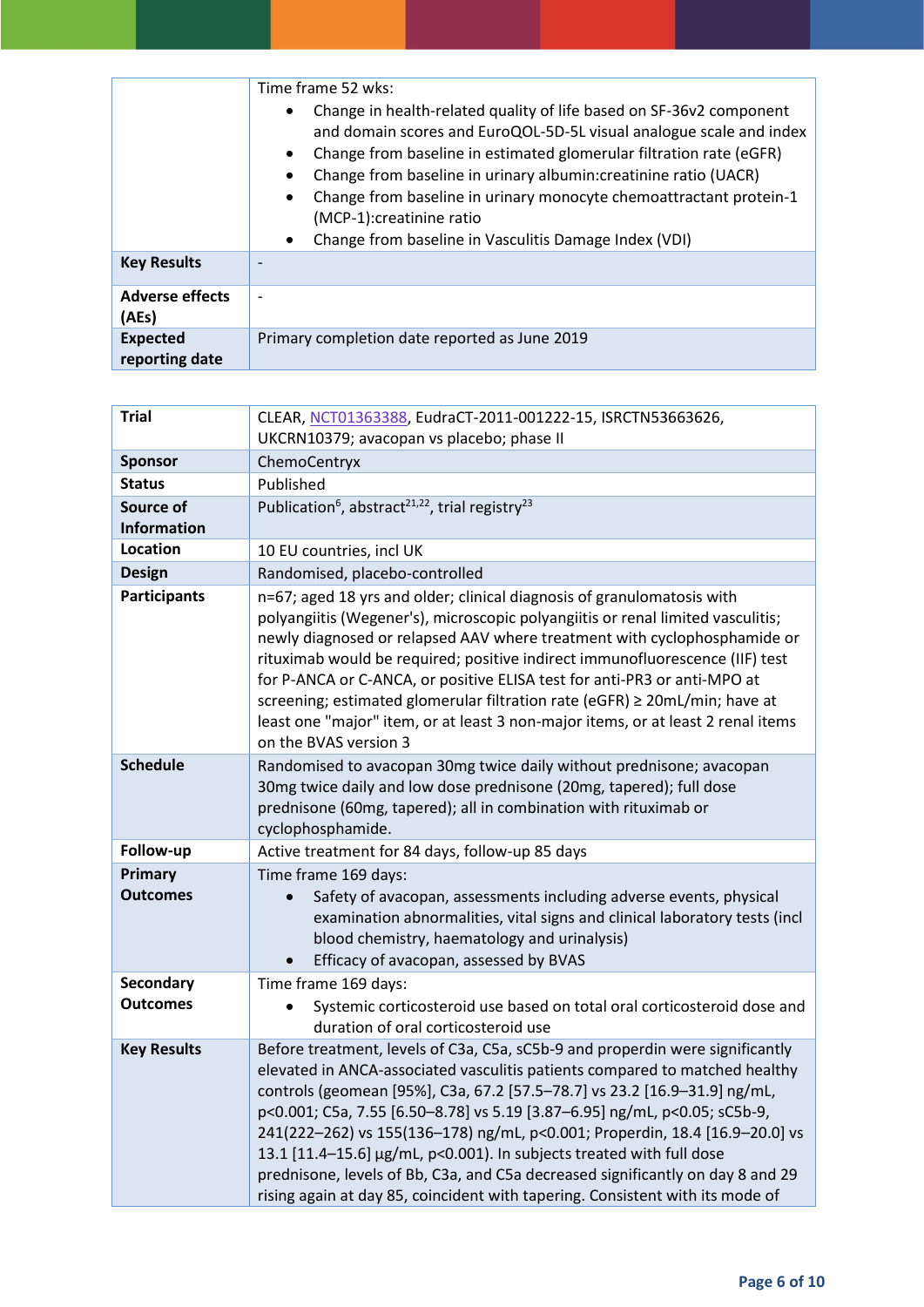|                                 | action (inhibition of C5aR1, the receptor at the terminus of the complement<br>cascade), avacopan did not impact circulating complement levels. There were<br>no changes from baseline in mean plasma sC5b-9 or properdin levels in any<br>treatment group.<br>The primary efficacy measure was the proportion of patients achieving a $\geq$ 50%<br>reduction in BVAS by wk 12 and no worsening in any body system. Clinical<br>response at wk 12 was achieved in 14 of 20 (70.0%) control pts, 19 of 22<br>(86.4%) pts in the avacopan plus reduced-dose prednisone group (difference |
|---------------------------------|-----------------------------------------------------------------------------------------------------------------------------------------------------------------------------------------------------------------------------------------------------------------------------------------------------------------------------------------------------------------------------------------------------------------------------------------------------------------------------------------------------------------------------------------------------------------------------------------|
|                                 | from control 16.4%; two-sided 90% confidence limit, -4.3% to 37.1%; P=0.002<br>for noninferiority), and 17 of 21 (81.0%) pts in the avacopan without<br>prednisone group (difference from control 11.0%; two-sided 90% confidence<br>limit, $-11.0\%$ to 32.9%; P=0.01 for noninferiority).                                                                                                                                                                                                                                                                                             |
| <b>Adverse effects</b><br>(AEs) | Adverse events occurred in 21 of 23 (91%) control pts, 19 of 22 (86%) pts in the<br>avacopan plus reduced-dose prednisone group, and 21 of 22 (96%) pts in the<br>avacopan without prednisone group.                                                                                                                                                                                                                                                                                                                                                                                    |

| <b>Trial</b>                        | CLASSIC, NCT02222155, ISRCTN19848432; avacopan vs placebo; phase II                                                                                                                                                                                                                                                                                                                                                                                                                                                                                                                                                 |
|-------------------------------------|---------------------------------------------------------------------------------------------------------------------------------------------------------------------------------------------------------------------------------------------------------------------------------------------------------------------------------------------------------------------------------------------------------------------------------------------------------------------------------------------------------------------------------------------------------------------------------------------------------------------|
| <b>Sponsor</b>                      | ChemoCentryx                                                                                                                                                                                                                                                                                                                                                                                                                                                                                                                                                                                                        |
| <b>Status</b>                       | Published in abstract                                                                                                                                                                                                                                                                                                                                                                                                                                                                                                                                                                                               |
| Source of<br><b>Information</b>     | Abstract <sup>24,22</sup> , trial registry <sup>25</sup>                                                                                                                                                                                                                                                                                                                                                                                                                                                                                                                                                            |
| Location                            | <b>USA and Canada</b>                                                                                                                                                                                                                                                                                                                                                                                                                                                                                                                                                                                               |
| <b>Design</b>                       | Randomised, placebo-controlled                                                                                                                                                                                                                                                                                                                                                                                                                                                                                                                                                                                      |
| <b>Participants</b>                 | n=42; aged 18 yrs and older; clinical diagnosis of granulomatosis with<br>polyangiitis (Wegener's), microscopic polyangiitis or renal limited vasculitis;<br>newly diagnosed or relapsed ANCA-associated vasculitis where treatment with<br>cyclophosphamide or rituximab would be required; positive indirect<br>immunofluorescence (IIF) test for P-ANCA or C-ANCA, or positive ELISA test for<br>anti-PR3 or anti-MPO at screening; estimated glomerular filtration rate (eGFR)<br>≥ 20mL/min; have at least one "major" item, or at least 3 non-major items, or<br>at least 2 renal items on the BVAS version 3 |
| <b>Schedule</b>                     | Randomised to avacopan 10mg twice daily; avacopan 30mg twice daily;<br>placebo twice daily; all in combination with chronic high doses of prednisone<br>plus either rituximab or cyclophosphamide (standard of care (SOC) treatment)                                                                                                                                                                                                                                                                                                                                                                                |
| Follow-up                           | Active treatment for 12 wks, follow-up not reported                                                                                                                                                                                                                                                                                                                                                                                                                                                                                                                                                                 |
| <b>Primary</b><br><b>Outcomes</b>   | BVAS [Time frame: 12 wks]                                                                                                                                                                                                                                                                                                                                                                                                                                                                                                                                                                                           |
| <b>Secondary</b><br><b>Outcomes</b> | Time frame: 12 wks:<br>eGFR<br>Haematuria<br>$\bullet$<br>Albuminuria<br>Urinary monocyte chemoattractant protein-1 (MCP-1)                                                                                                                                                                                                                                                                                                                                                                                                                                                                                         |
| <b>Key Results</b>                  | Three grps: placebo + SOC (n=13); 10mg avacopan twice daily + SOC (n=13);<br>30mg avacopan twice daily + SOC (n=16). Response at wk 12, based on BVAS,<br>was achieved in 10, 11, and 12 pts, respectively, in each grp. Early remission<br>(BVAS = 0 at wk 4) was achieved in 2, 1, and 5 pts, respectively. eGFR mean<br>change from baseline to wk 12 was 0.8, -0.8, and 3.1 mL/min/1.73 m <sup>2</sup> ,<br>respectively, in each group.                                                                                                                                                                        |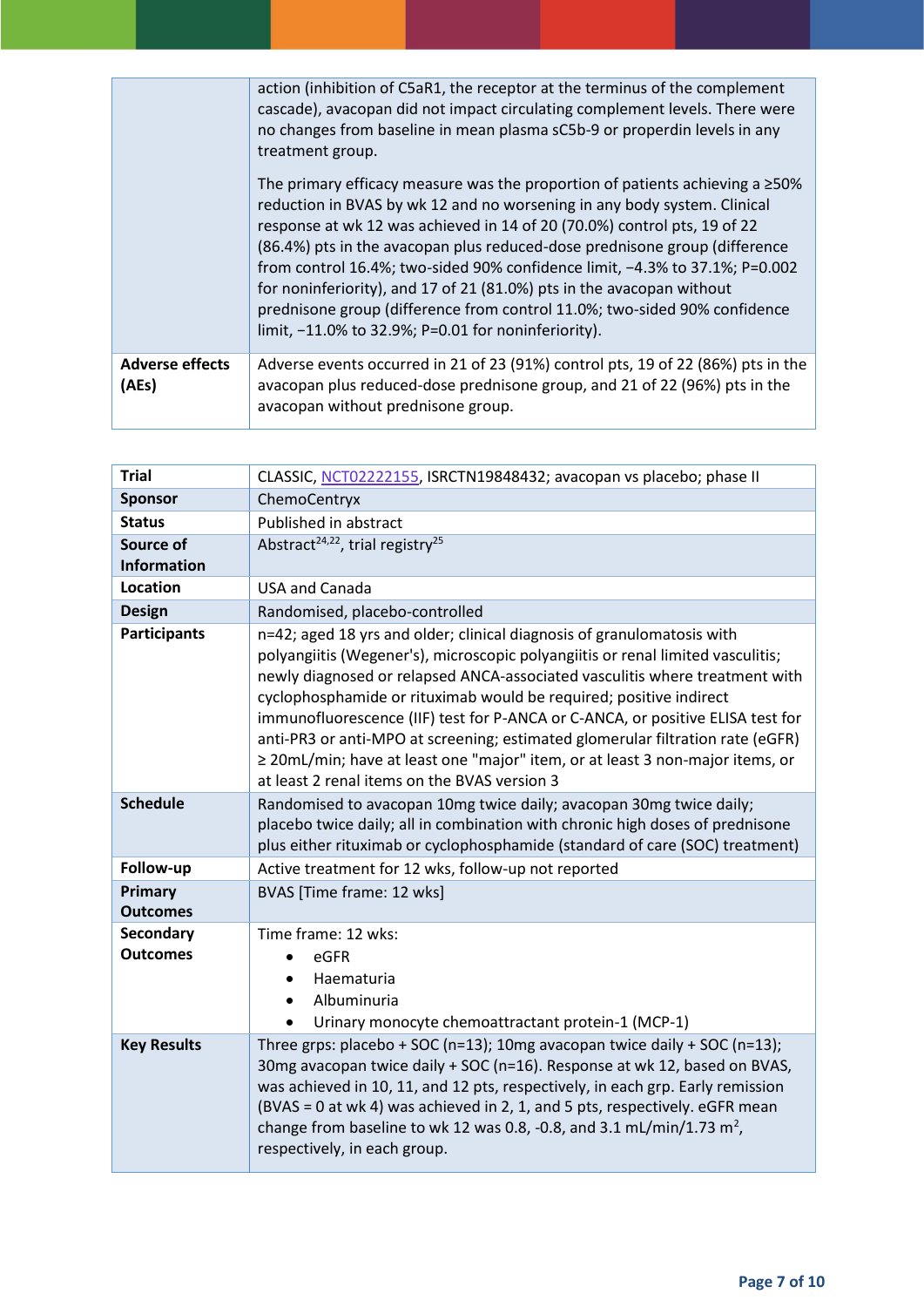|                                 | Across CLEAR and CLASSIC trials, avacopan showed significantly more rapid<br>and superior reduction in proteinuria; a rapid, numerically superior BVAS<br>reduction; superior reduction of urinary kidney inflammation markers;<br>stabilization of eGFR absent of steroids; attenuated VDI, significantly more<br>rapid normalization of blood neutrophils than SOC. Pt-reported outcomes<br>(EuroQol, SF-36) significantly improved baseline to wk 12 in avacopan group;<br>significantly superior to SOC. Remarkably, QOL assessment at wk 12 of<br>avacopan therapy nearly matched values from healthy, general population<br>controls. |
|---------------------------------|---------------------------------------------------------------------------------------------------------------------------------------------------------------------------------------------------------------------------------------------------------------------------------------------------------------------------------------------------------------------------------------------------------------------------------------------------------------------------------------------------------------------------------------------------------------------------------------------------------------------------------------------|
| <b>Adverse effects</b><br>(AEs) | Avacopan was found to be safe when added to SOC high-dose glucocorticoids<br>(prednisone) and either rituximab or cyclophosphamide. A total of 7 pts had<br>serious adverse events, 2 of 13 patients in the placebo + SOC grp, 2 of 13 in the<br>10mg avacopan + SOC grp, and 3 of 16 in the 30mg avacopan grp. These<br>included 4 infection-related SAEs: toe gangrene (1), cellulitis and skin<br>abscesses (1), and sepsis and urinary tract infection (1 each) in the three grps,<br>respectively. Total AEs occurred in 13, 11, and 15 patients in the three grps,<br>respectively.                                                   |

## **ESTIMATED COST**

The cost of avacopan is not yet known.

## **ADDITIONAL INFORMATION**

ChemoCentryx is the developer of this product, but Vifor Pharma have commercialisation rights outside US and China.<sup>[8](#page-1-7)</sup>

Vifor Pharma did not enter information about this technology onto the UK PharmaScan database; the primary source of information for UK horizon scanning organisations on new medicines in development. As a result, the NIHR Innovation Observatory has had to obtain data from other sources. UK PharmaScan is an essential tool to support effective NHS forward planning; allowing more effective decision making and faster uptake of innovative new medicines for patients who could benefit. We urge pharmaceutical companies to use UK PharmaScan so that we can be assured of upto-date, accurate and comprehensive information on new medicines.

## **RELEVANT GUIDANCE**

#### **NICE GUIDANCE**

- NICE technology appraisal in development. Rituximab for maintenance treatment of antineutrophil cytoplasmic antibody-associated vasculitis [ID1320]. Expected publication date to be confirmed.
- NICE technology appraisal in development. Avacopan for treating anti-neutrophil cytoplasmic antibody-associated vasculitis [ID1178]. Expected publication date to be confirmed.
- NICE technology appraisal in development. Mepolizumab for treating eosinophilic granulomatosis with polyangiitis [ID1186]. Expected publication date to be confirmed.
- NICE technology appraisal. Rituximab in combination with glucocorticoids for treating antineutrophil cytoplasmic antibody-associated vasculitis (TA308). March 2014.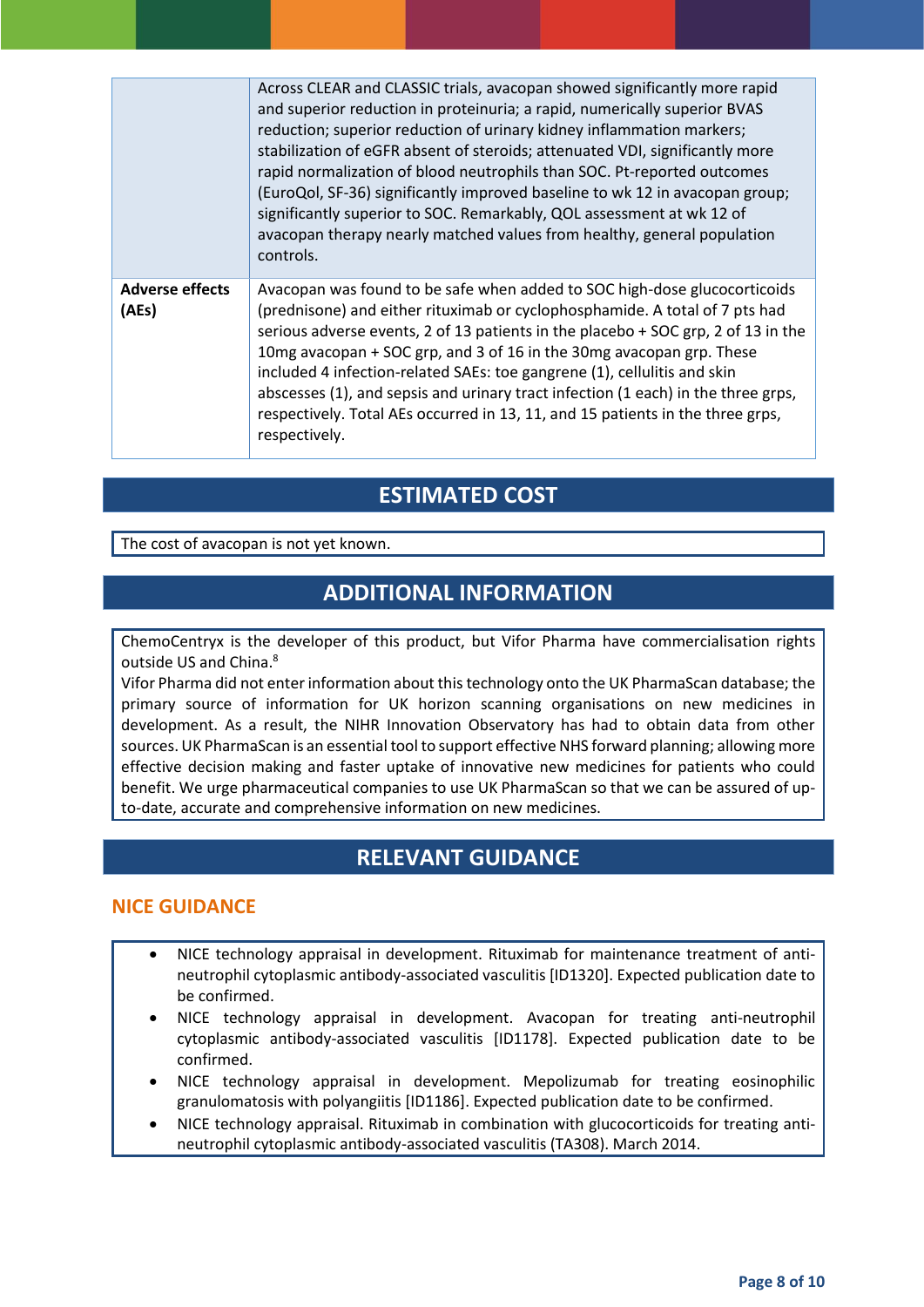#### **NHS ENGLAND (POLICY/COMMISSIONING) GUIDANCE**

- NHS England. 2013/14 NHS Standard Contract for Specialised Rheumatology Services (Adult). A13/S/a.
- NHS England. Clinical Commissioning Policy: Rituximab for the treatment of ANCA-associated vasculitis in adults. A13/P/a. January 2015.

#### **OTHER GUIDANCE**

1

- British Society for Rheumatology (BSR) and British Health Professionals in Rheumatology (BHPR). BSR and BHPR guideline for the management of adults with ANCA-associated vasculitis. 2014.<sup>[5](#page-1-5)</sup>
- European League Against Rheumatism (EULAR) and European Renal Association European Dialysis and Transplant Association (ERA-EDTA). EULAR/ERA-EDTA recommendations for the management of ANCA-associated vasculitis. 2016.<sup>26</sup>

## **REFERENCES**

<sup>3</sup> ChemoCentryx. *ChemoCentryx Receives European Medicines Agency PRIority MEdicines (PRIME) Designation for Accelerated Assessment of Complement 5a Receptor Inhibitor CCX168 for Treatment of Patients with ANCA-Associated Vasculitis* [press release 1 June 2016]. Available from: [http://ir.chemocentryx.com/news-](http://ir.chemocentryx.com/news-releases/news-release-details/chemocentryx-receives-european-medicines-agency-priority)

[releases/news-release-details/chemocentryx-receives-european-medicines-agency-priority](http://ir.chemocentryx.com/news-releases/news-release-details/chemocentryx-receives-european-medicines-agency-priority) [Accessed 12 November 2018]

<sup>1</sup> Merkel PA, Jayne D, Schall TJ, Bekker P and Hillson J. A Randomized Phase 3 Trial Evaluating the Safety and Efficacy of Avacopan in Patients with New or Relapsing Anti-Neutrophil Cytoplasmic Antibody-Associated Vasculitis. *Arthritis Rheumatol*. 2018; 70 (suppl 10). Available from: [https://acrabstracts.org/abstract/a](https://acrabstracts.org/abstract/a-randomized-phase-3-trial-evaluating-the-safety-and-efficacy-of-avacopan-in-patients-with-new-or-relapsing-anti-neutrophil-cytoplasmic-antibody-associated-vasculitis/)[randomized-phase-3-trial-evaluating-the-safety-and-efficacy-of-avacopan-in-patients-with-new-or-relapsing](https://acrabstracts.org/abstract/a-randomized-phase-3-trial-evaluating-the-safety-and-efficacy-of-avacopan-in-patients-with-new-or-relapsing-anti-neutrophil-cytoplasmic-antibody-associated-vasculitis/)[anti-neutrophil-cytoplasmic-antibody-associated-vasculitis/](https://acrabstracts.org/abstract/a-randomized-phase-3-trial-evaluating-the-safety-and-efficacy-of-avacopan-in-patients-with-new-or-relapsing-anti-neutrophil-cytoplasmic-antibody-associated-vasculitis/) [Accessed 9 November 2018]

<sup>2</sup> ClinicalTrials.gov. *A Phase 3 Clinical Trial of CCX168 (Avacopan) in Patients With ANCA-Associated Vasculitis (ADVOCATE): NCT02994927*. Available from:<https://www.clinicaltrials.gov/ct2/show/NCT02994927> [Accessed 9 November 2018]

<sup>4</sup> European Medicines Agency. *Community register of orphan medicinal products.* Available from: <http://ec.europa.eu/health/documents/community-register/html/o1373.htm> [Accessed 12 November 2018] <sup>5</sup> Ntatsaki E, Carruthers D, Chakravarty K, D'Cruz D, Harper L. Jayne D et al. BSR and BHPR guideline for the

management of adults with ANCA-associated vasculitis. *Rheumatology*. December 2014. 53(12): 2306-2309. Available from:<https://doi.org/10.1093/rheumatology/ket445>

<sup>6</sup> Jayne DRW, Bruchfeld AN, Harper L, Schaier M, Venning MC, Hamilton P et al. Randomized Trial of C5a Receptor Inhibitor Avacopan in ANCA-Associated Vasculitis. *Jnl of the Amer Soc of Neph.* 2017 Sep; 28(9):2756- 2767. Available from: <https://doi.org/10.1681/ASN.2016111179>

<sup>7</sup> ChemoCentryx. *Avacopan Conditional Marketing Authorization Application Accepted for Regulatory Review by European Medicines Agency* [press release 4 Jan 20180. Available from[: http://ir.chemocentryx.com/news](http://ir.chemocentryx.com/news-releases/news-release-details/avacopan-conditional-marketing-authorization-application)[releases/news-release-details/avacopan-conditional-marketing-authorization-application](http://ir.chemocentryx.com/news-releases/news-release-details/avacopan-conditional-marketing-authorization-application) [Accessed 16 November 2018]

<sup>8</sup> ChemoCentryx. *Orphan and Rare Diseases: Clinical Development*. Available from:

<http://www.chemocentryx.com/pipeline/orphan-and-rare-diseases/>[Accessed 12 November 2018] <sup>9</sup> European Medicines Agency. *Community register of orphan medicinal products*. Available from: <http://ec.europa.eu/health/documents/community-register/html/o1372.htm> [Accessed 12 November 2018]

<sup>10</sup> US Food & Drug Administration. *Search Orphan Drug Designations and Approvals.* Available from: <https://www.accessdata.fda.gov/scripts/opdlisting/oopd/detailedIndex.cfm?cfgridkey=432014> [Accessed 12 November 2018]